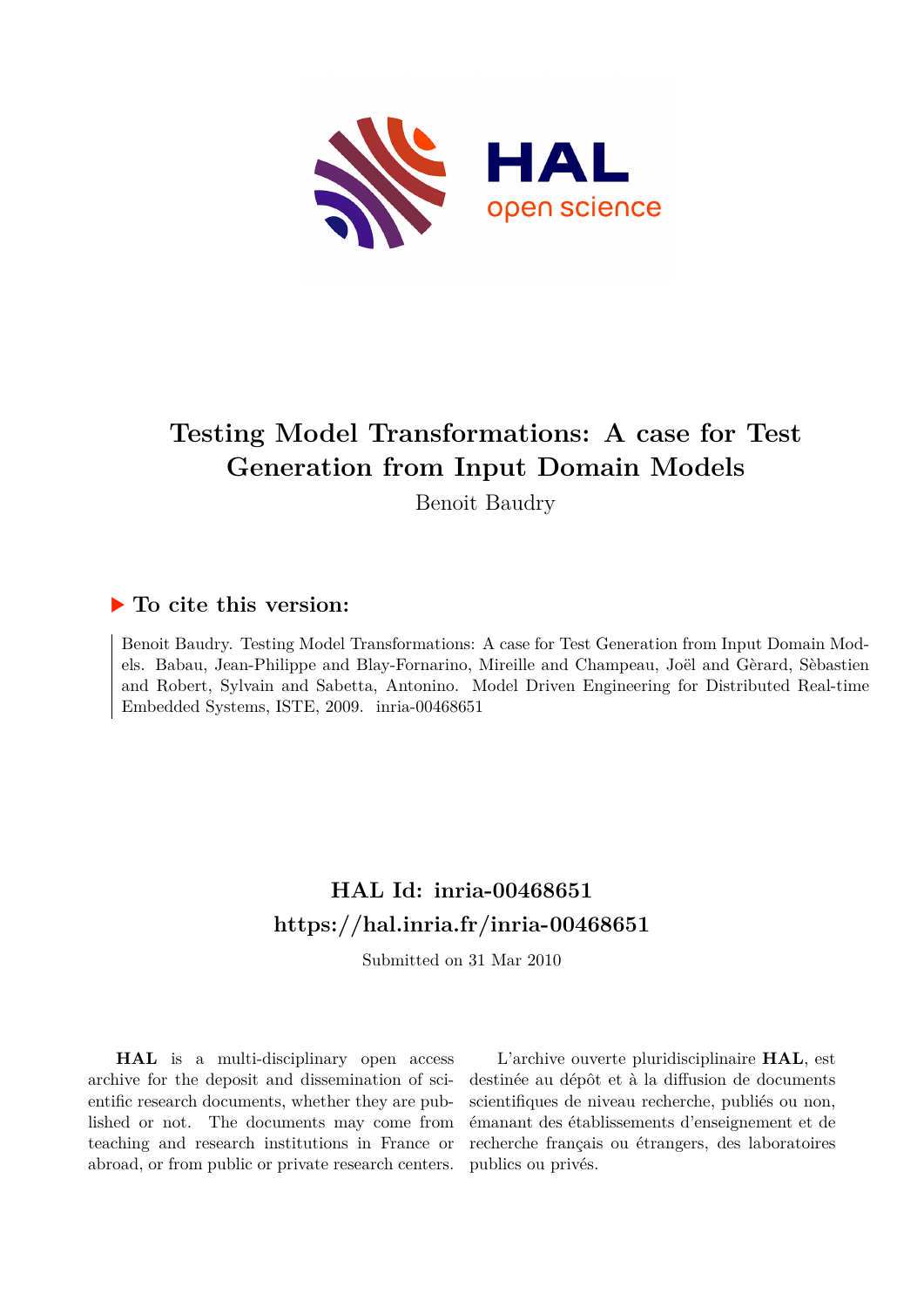### **Testing Model Transformations: A case for Test Generation from Input Domain Models**

#### **Benoit Baudry**

INRIA / IRISA Campus de Beaulieu 35042 Rennes Cedex *bbaudry@irisa.fr* 

*ABSTRACT: Model transformations can automate critical tasks in model-driven development. Thorough validation techniques are required to ensure their correctness. In this lecture we focus on testing model transformations. In particular, we present an approach for systematic selection of input test data. This approach is based on a key characteristic of model transformations: their input domain is formally captured in a metamodel. A major challenge for test generation is that metamodels usually model an infinite set of possible input models for the transformation.* 

*We start with a general motivation of the need for specific test selection techniques in the presence of very large and possibly infinite input domains. We also present two existing black-box strategies to systematically select test data: category-partition and combinatorial interaction testing. Then, we detail specific criteria based on metamodel coverage to select data for model transformation testing. We introduce object and model fragments to capture specific structural constraints that should be satisfied by input test data. These fragments are the basis for the definition of coverage criteria and for automatic generation of test data. They also serve to drive the automatic generation of models for testing.* 

*KEYWORDS: test input generation, input domain modelling, metamodel-based test generation, test adequacy criteria, combinatorial testing* 

#### **1 Introduction**

Model transformation is a key mechanism when building distributed real-time systems (DRES) with model-driven development (MDD). It is used to automatically perform a large number of tasks in the development of DRES. The DOC group at Vanderbilt University has extensively investigated MDD for DRES. In this context, Madl et al. (Madl *et al.* '06) use model transformations in order to apply model checking techniques on early design models, Gokhale et al (Gokhale *et al.* '08)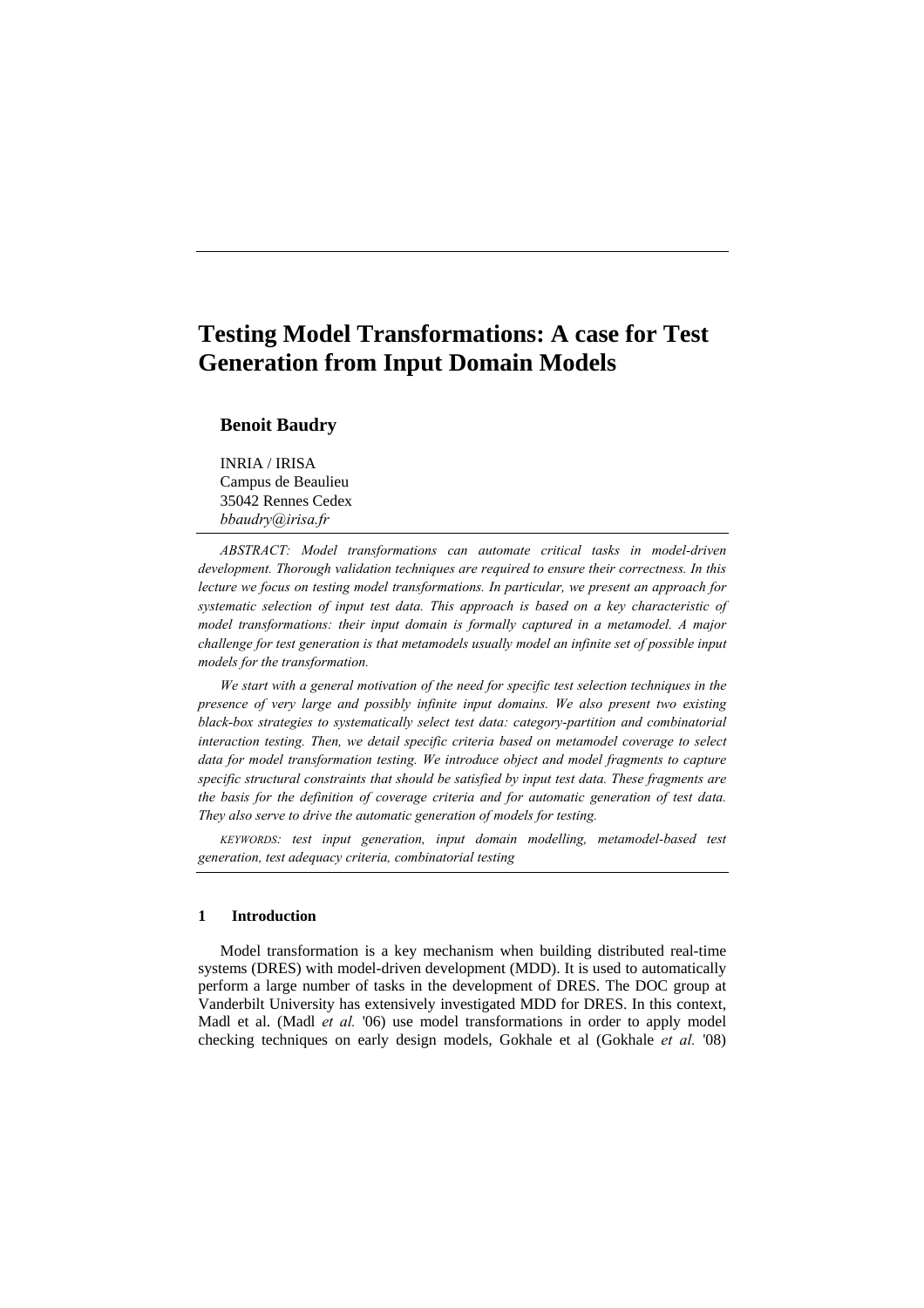develop model transformations that automate deployment tasks of component-based DRES and Shankaran et al. (Shankaran *et al.* '09) use model transformations to dynamically adapt a DRES when its environment changes. The ACCORD/UML (Gérard *et al.* '00) methodology developed by CEA also makes an extensive use of model transformations for a model-driven development of DRES. Model transformations encapsulate specific steps in the development methodology and generate optimized code. Airbus develops large model transformations that automatically generate optimized embedded code for the A380 from SCADE models.

Due to the critical role that model transformations play in the development of DRES, thorough validation techniques are required to ensure their correctness. A fault in a transformation can introduce a fault in the transformed model, which, if undetected and not removed, can propagate to other models in successive development steps. As a fault propagates further, it becomes more difficult to detect and isolate. Since model transformations are meant to be reused, faults present in them may result in many faulty models. Several studies have investigated static verification techniques for model transformations. For example, Küster (Küster '06), focuses on the formal proof of the termination and confluence of graph transformation, or Anastasakis et al (Anastasakis *et al.* '07) analyze properties on a formal specification of the transformation in Alloy.

In this lecture we are interested in adapting software testing techniques to validate model transformations. In particular, we focus on the generation and qualification of test data for model transformations. To test a model transformation, a tester will usually provide a set of *test models*, run the transformation with these models and check the correctness of the result. While it is fairly easy to provide some input models, qualifying the relevance of these models for testing is an important challenge in the context of model transformations. As for any testing task, it is important to have precise adequacy criteria that can qualify a set of test data (Baudry *et al.* '09).

Model transformations specify how elements from the source metamodel are transformed in elements of the target metamodel. The source metamodel completely specifies the input domain of the transformation: the set of licit input models. In this context, the idea is to evaluate the adequacy of test models with respect to their coverage of the source metamodel. For instance, test models should instantiate each class and each relation of the source metamodel at least once. In the following we present test adequacy criteria based on the coverage of the source metamodel. We also discuss the automatic generation of test models that satisfy these criteria.

Before presenting the specific generation of test data for model transformation, we recall general techniques and current challenges for test generation from a model of the input domain. We briefly introduce category-partition testing (Ostrand *et al.* '88) and combinatorial interaction testing (Cohen *et al.* '97) as two black-box techniques for the systematic selection of a subset of values in large domains. These techniques are a specific case of *model-based testing*.

Utting et al (Utting *et al.* '07b) identify four different approaches to model-based testing: generation of test data from a domain model, generation of test cases from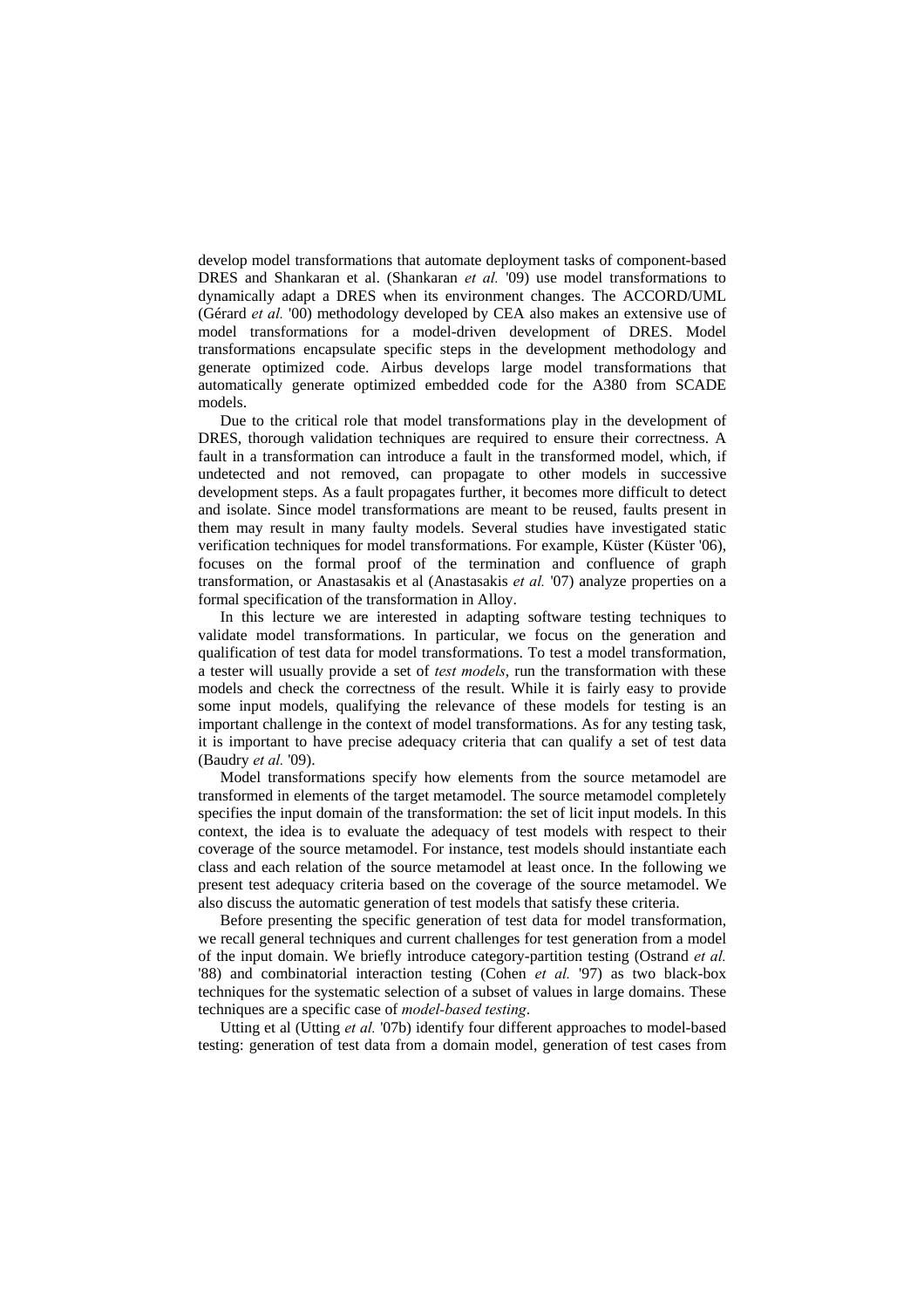an environmental model, generation of test cases with oracle from a behaviour model, generation of test scripts form abstract tests. Utting et al.'s book focuses mainly on the third approach, while in this lecture we will introduce techniques related to the first approach. Ammann et al (Ammann *et al.* '08) propose another classification of structures from which it is possible to design test cases: graphs, logic, input domain, syntax. According to this taxonomy, the techniques introduced in this lecture are related to the last two structures: design of test data from an input domain model and from a model of the syntax (e.g., the source metamodel for a model transformation).

#### **2 Challenges for testing systems with large input domains**

One important aspect of the growing complexity of software systems is that these systems tend to be more and more open to their environment. In particular, this means that many systems can operate on a very large number of information provided by the user and/or offer mechanisms for dynamic reconfiguration. In both cases, these systems are characterized by a very large domain on which they have to run. It is usually not possible to test these systems with all possible input and in all possible configurations. The challenge for test data generation is to propose criteria to systematically select a subset of data that will still ensure a certain level of trust in the system under test.

In this section we present several examples where such issues occur for test generation.

#### *2.1 Large Set of Input data*

The first category of systems that has a large input domain is the set of all programs that process a large set of data. These data can be provided by other software components or by users. Examples of these systems are all the web applications that process user input provided through a form.

Figure 1 displays an example of such a form that a user must fill in order to register to a conference online. On this simple, very usual form, there are 18 variables. Some of these variables can take an infinitely large number of values (all the fields that require a String value such as address, name, etc.), and some others have a finite domain: the combobox for states defines 72 values, 228 values for country, 4 values for special needs and a binary value for IEEE contact. In addition to the large domains for each variable, the global input domain for this page is the total number of combinations of values for each variable. This number is  $72 * 229 *$  $4 * 2 * 14$ <sup>#String values</sup>. It is important to notice that there exist some constraints between the fields that reduce the number of combinations. For example, if the country is neither Canada nor the USA, there is no need to provide a value for the Province /State field. In order to test this registration system, it is necessary to select a subset of all possible input values. In particular, it is necessary; first to reduce the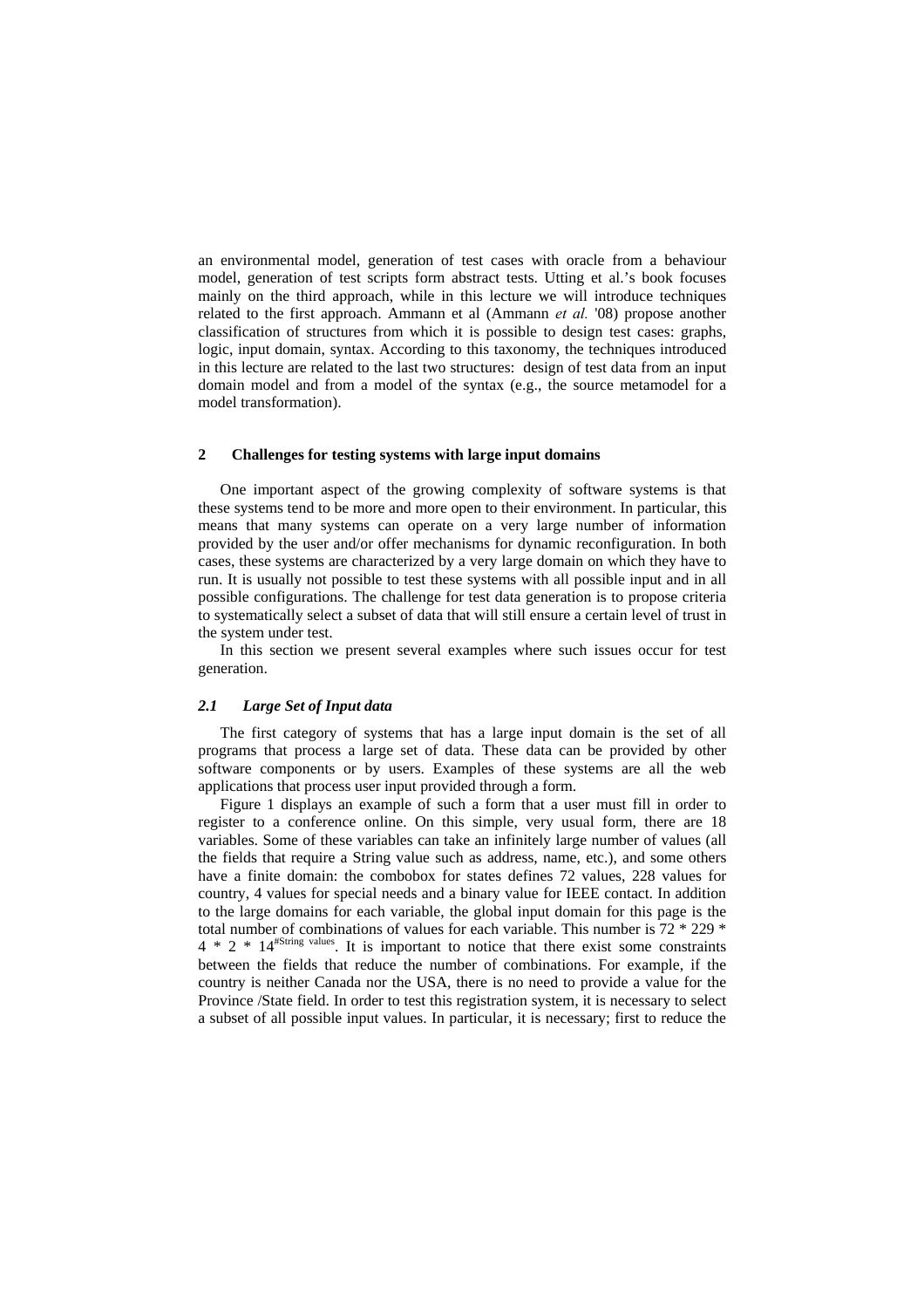

Instructions



IEEE may use the information you provide to contact you from time to time concerning conferences, technical products and services or to ask your opinions. May IEEE contact you? Yes



#### *2.2 Configurable systems*

Highly configurable and adaptive systems represent a second category of systems that are characterized by large domains. Microsoft Internet Explorer is an example of such a system. It has 31 configurable options on the security tab. There are around 19 trillion possible configurations for this tab (Cohen *et al.* '06) and the system should behave correctly in all these conditions. An emerging trend in embedded systems is the ability to adapt to changes in the environment at runtime. In this case, the set of all possible environment settings represents the set of all configurations under which the system is expected to work. In the context of the DiVA project (DiVA '08), the CAS company develops a customer relationship management system. The requirements for this system describe 23 environmental properties which represents  $10^7$  possible combinations and as much different environments to which the system is expected to adapt. The variables for configuring the system usually have a finite domain. The challenge for testing is thus to select a minimal set of configurations to test the system.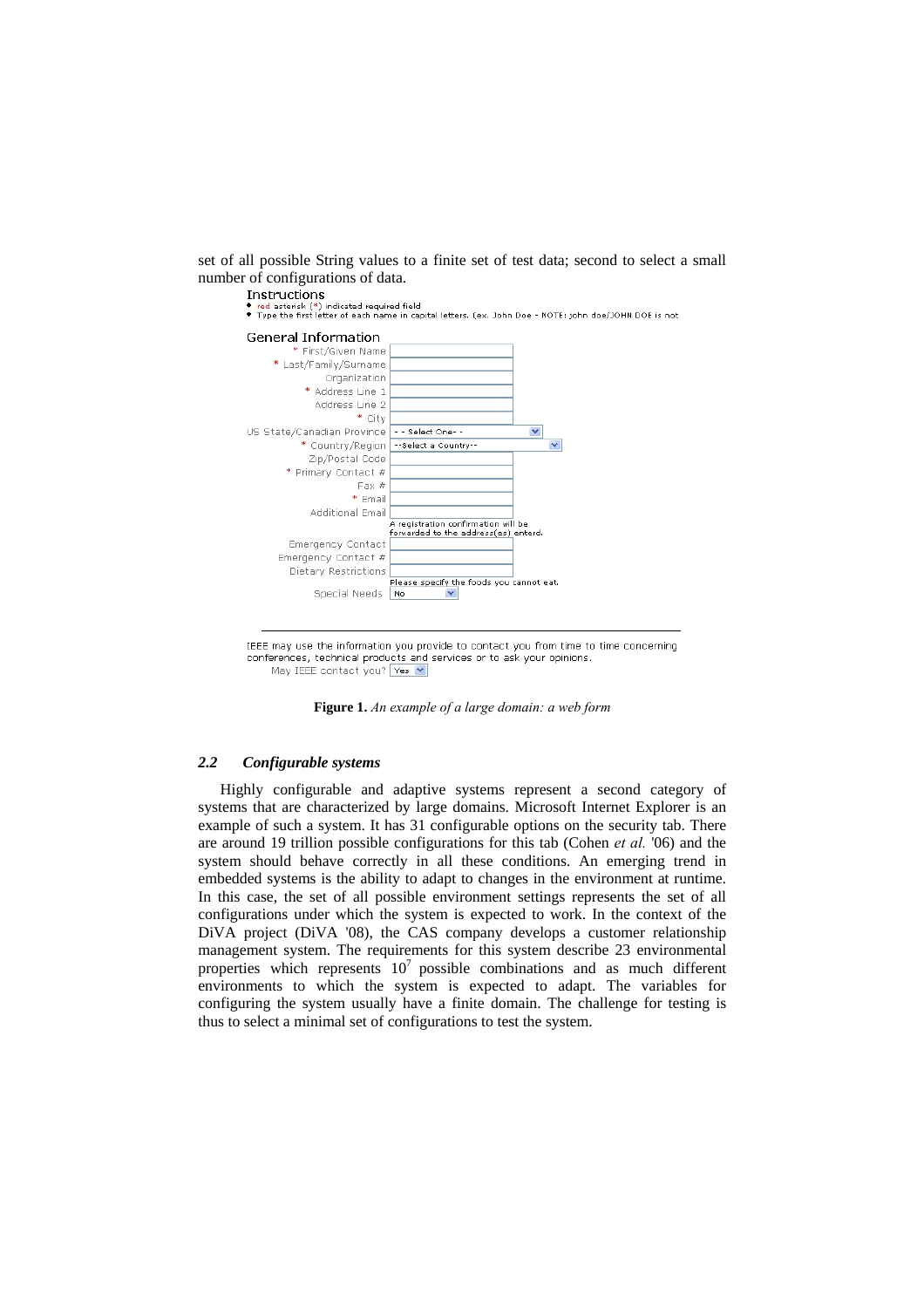#### *2.3 Grammarware and Model Transformations*

An interesting category of system with a large domain consists of all the systems which input data is modelled with a grammar or a metamodel. The programs which input domain can be described with a grammar are known as grammarware (Hennessy *et al.* '05; Klint *et al.* '05), and usually have an infinite domain. These applications include parsers, refactoring tools, programs analyzers, etc. For example, Figure 2 displays an excerpt of the grammar for the Alloy analyzer (Jackson '06). The first rule states that a specification in Alloy is composed of a number of open and paragraph constructs. Because of the '\*' symbol, there can be between 0 and an infinite number of open and paragraph. This means that the input domain for the Alloy analyzer is infinite since there can be an infinite number of specifications that conform to the rules in the grammar.

specification ::= [module] open\* paragraph\* module ::= "module" name [ "[" ["exactly"] name ("," ["exactly"] num)\* "]" ] open ::= ["private"] "open" name [ "[" ref,+ "]" ] [ "as" name ] paragraph ::= factDecl | assertDecl | funDecl | cmdDecl | enumDecl | sigDecl

#### **Figure 2.** *Excerpt from Alloy grammar*

Concerning systems which input domain is modelled with a metamodel, we call theses systems *model transformations*. They are similar to grammarware programs since their input domain is potentially an infinite set of models that are licit input data for the transformation. What is interesting with grammarware and model transformations is that their input domain is explicitly captured in a finite model that can be leveraged for the definition of test adequacy criteria and to systematically identify a finite set of test data.

Since this lecture focuses on testing model transformations, we provide a detailed example of a metamodel in the following. Figure 3 displays a metamodel for a simple class diagram modelling language. This metamodel specifies a class model as being a set of CLASSIFIERs and ASSOCIATIONs. A CLASSIFIER is either a CLASS that can have a parent CLASS, a set of ATTRIBUTEs and that can be persistent, or a PRIMITIVEDATATYPE. ATTRIBUTEs can be primary, they have a name and a type. ASSOCIATIONs have a name and destination and source CLASS.

All the concepts for this simplified class diagram language are represented by classes in the metamodel. These classes have *properties* that are either attributes of primitive type (*e.g.*, the name attribute in the ASSOCIATION class) or references to other classes. The references have a role name and a multiplicity. For example, the reference from CLASSMODEL to ASSOCIATION has the role name association and a multiplicity \* which means that a CLASSMODEL contains a set of zero or many ASSOCIATIONs. Constraints to restrict the set of licit class models are captured by references and multiplicities on the references.

Classes and properties are usually not expressive enough to specify all constraints on the structure of the modeling language. The Object Constraint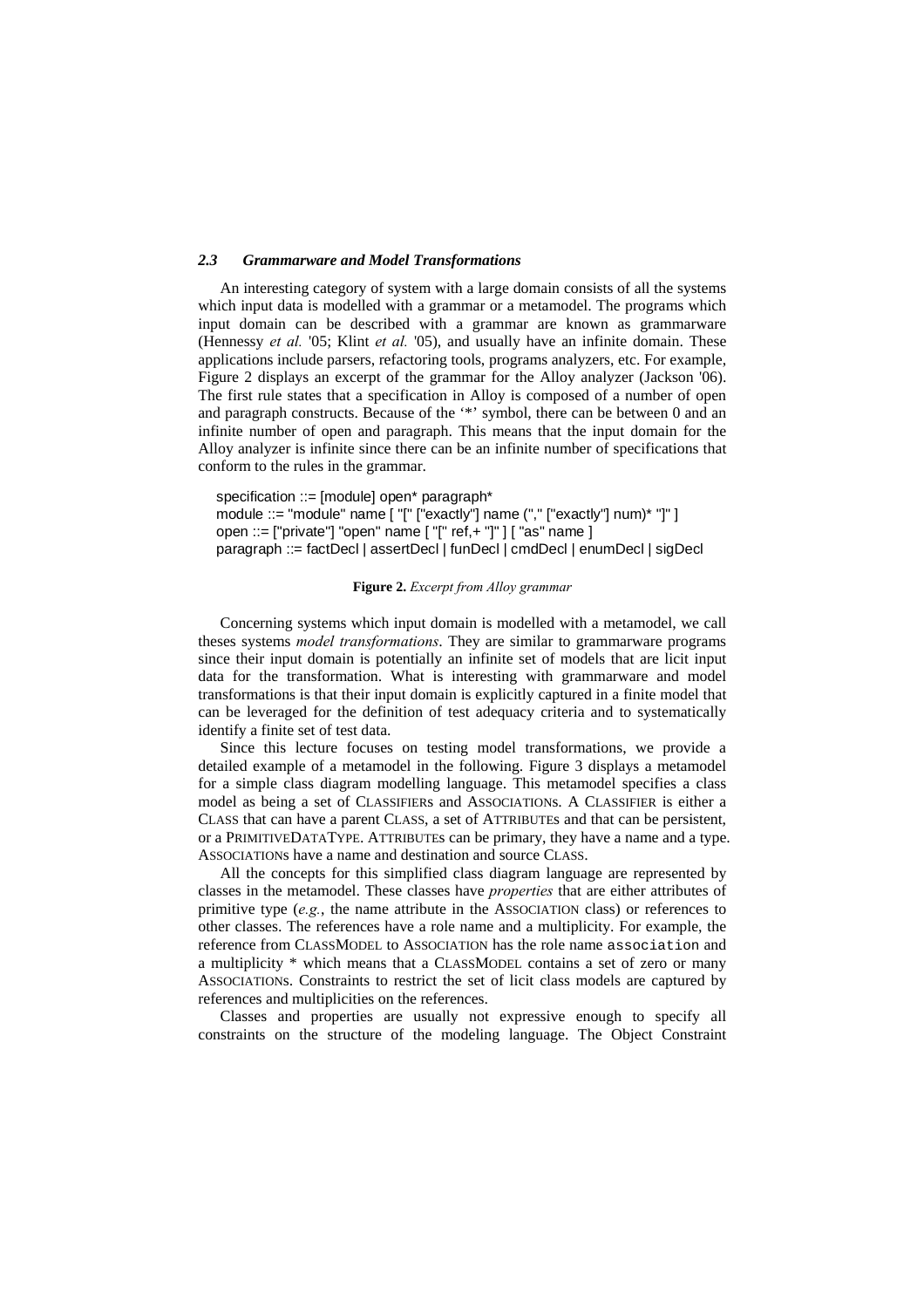Language (OCL) can be used to add constraints and allow us to build a more precise model of the domain. For example, Figure 4 displays additional invariants on the simple class diagram metamodel of Figure 3, expressed in OCL. The first one specifies that there must be no cycle in the parent relationship between a CLASS and another one, which means that a class cannot inherit of itself or one of its parents.



**Figure 3.** *Simple UML Class Diagram Metamodel* 

#### Invariants on the metamodel

```
context Class
 inv noCyclicInheritance:
   not self.allParents()->includes(self)
 inv uniqueAttributesName:
   slef.attrs->forAll(att1,att2 | att1.name=att2.name implies att1=att2)
context ClassModel
 inv uniqueClassifierNames:
   self.classifier->forAll(c1,c2 | c1.name=c2.name implies c1=c2)
 inv uniqueClassAssociationSourceName:
   self.association -> forAll(ass1,ass2 | ass1.name=ass2.name implies
             (ass1=ass2 or ass1.src!=ass2.src))
```
**Figure 4.** *Additional constraints on the metamodel* 

A metamodel defines the input domain of a model transformation. Thus it defines the set of models that can be passed as input to the transformations. Since the metamodel is defined as a set of classes and properties, a *model is a graph of objects*. The objects in this graph are instances of the classes defined in the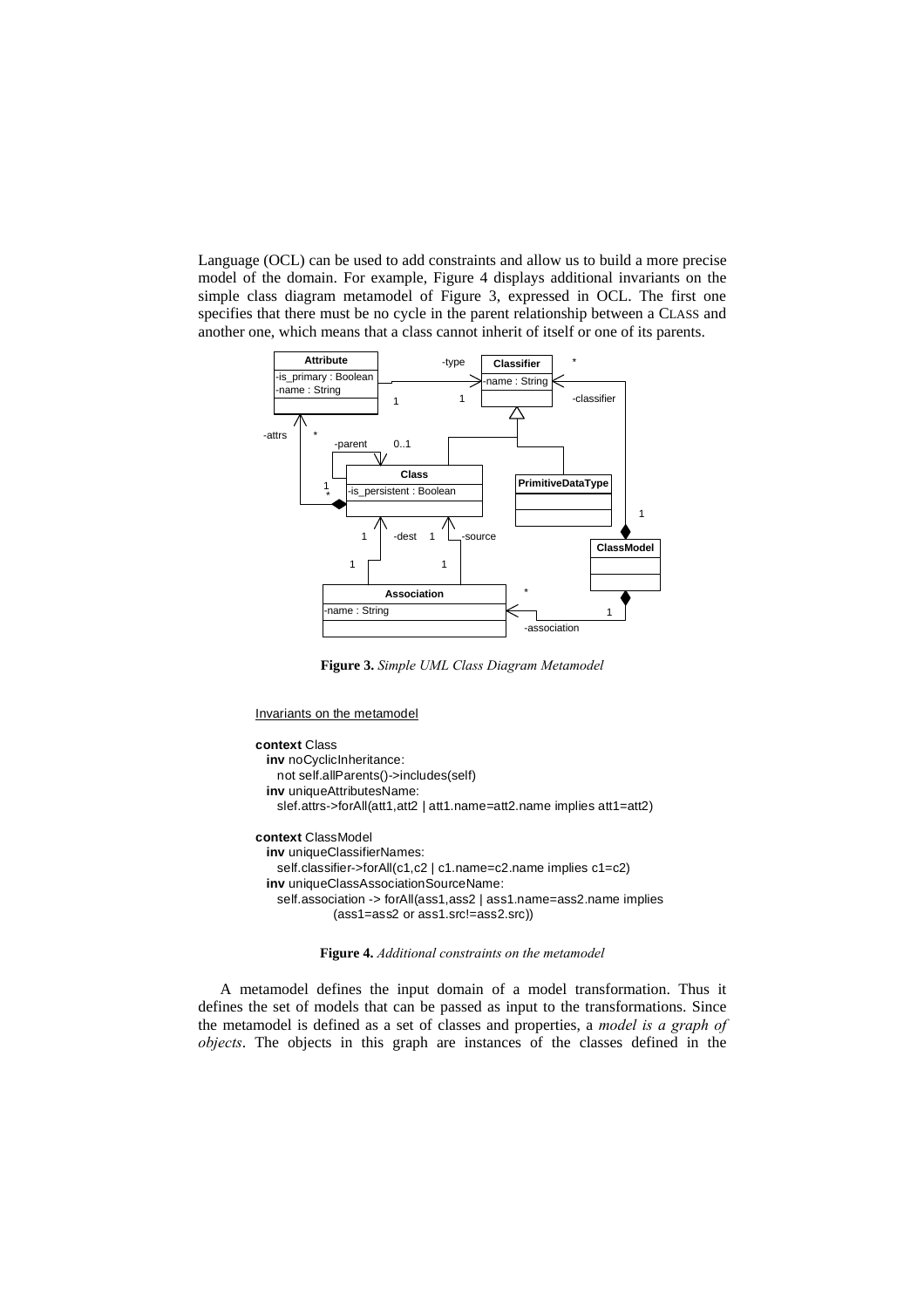metamodel. The structure of the graph is constrained by the multiplicities on references and by all additional constraints defined on the metamodel.

The metamodel of Figure 3 models the input domain for any transformation that manipulates simple class diagrams. This metamodel can serve as a basis for the generation of a set of test data. However, the '\*' on the cardinality for the set of attributes in a CLASS or the set of associations in a CLASSMODEL, means that there is potentially an infinite number of models that conform to this metamodel. More precisely, the size of the set of classes in a model is between 0 and maxInt. This cardinality alone indicates that the total number of class models that satisfy the structure defined by the metamodel can be very large. The set of classifiers in the model and the set of attributes in a class have the same multiplicity. Thus the total number of models that combine these three properties only is maxInt<sup>3</sup> which is 21  $47483648<sup>3</sup>$  for a machine that encodes integers on 32 bits.

#### *2.4 Testing Challenges*

In all the above examples, it appears that, even with small domain models (5 classes in a metamodel or 18 fields in a web form) the number of input data and combinations of data can be very large or even infinite. It is thus impossible to test these systems with all possible data. The issue for test data generation is then to *select a subset of test data in the input domain* according to systematic criteria and that cover all relevant sub-domains in that domain.

#### **3 Selecting test data in large domains**

In this section we introduce category-partition testing (Ostrand et al. '88) and combinatorial testing strategies (Cohen *et al.* '96) that can be used separately or conjointly to systematically select a subset of test data in large input domains.

#### *3.1 Category partition*

The basic idea of category-partition testing strategies (Ostrand et al. '88) is to divide the input domain into sub-domains called *ranges*. This division is based on specific knowledge of the domain and consists in identifying subsets of values that are equivalent with respect to the behavior of the program under test. The ranges for an input domain define a partition of the input domain and thus should not overlap. Once the partitions and ranges are defined, the test generation consists in selecting one test data in each range. *Boundary testing* consists in selecting test data at the boundary of the ranges.

*Definition – Partition. A partition for a variable's domain of elements is a collection of n ranges*  $R_1$ , ...,  $R_n$  such that  $R_1$ , ...,  $R_n$  do not overlap and the *union of all subsets forms the domain. These subsets are called ranges.* 

In order to use category-partition for test generation, the first step consists in identifying all the variables that define the input domain of the system under test.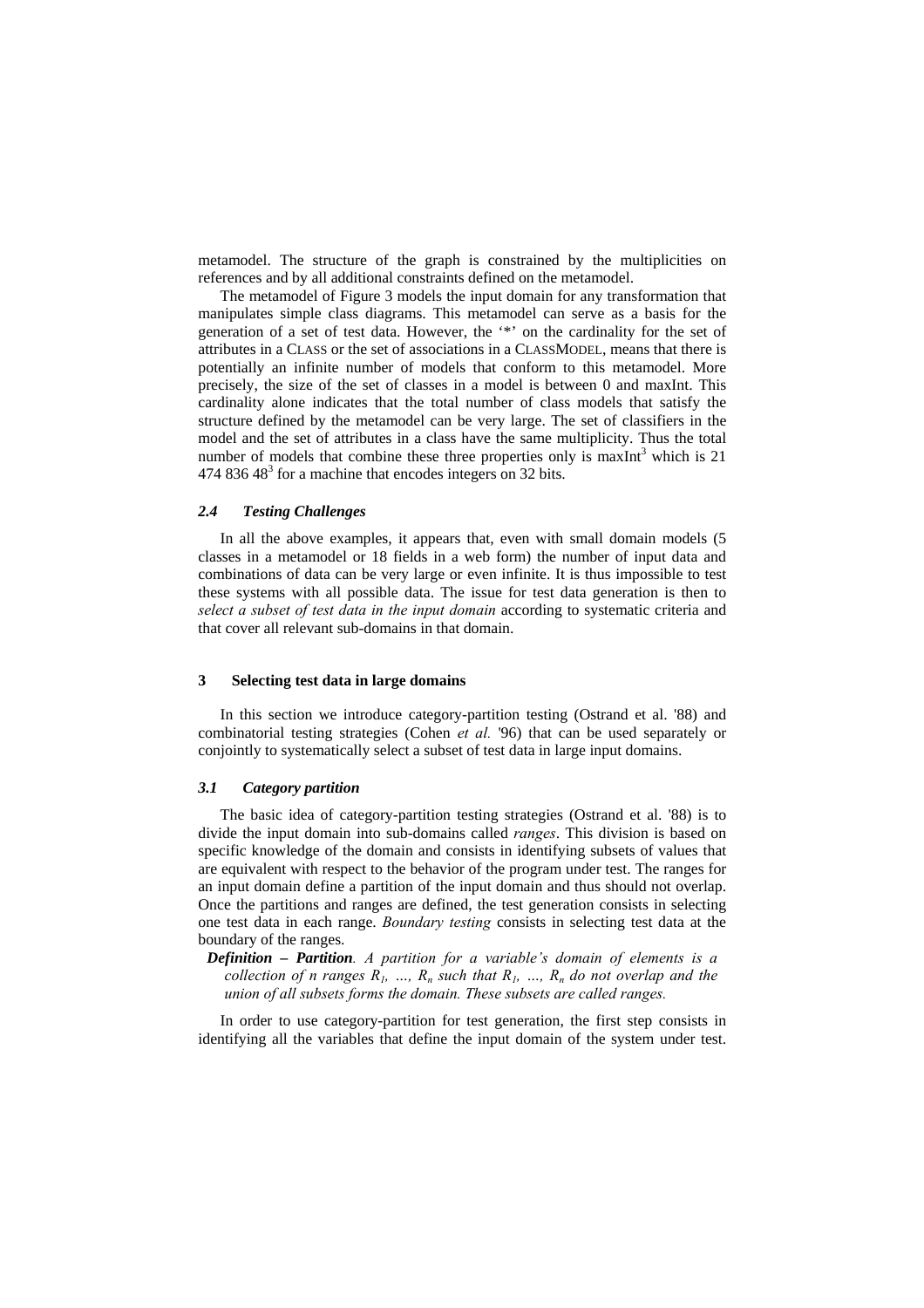These variables can be input parameters for methods, variables that represent the state of the program, environment variables, fields in a form, options to configure the system, or properties in a metamodel. Once these variables are well identified, the domain of each variable must be divided in a set of ranges that form a partition. The process of partitions construction is critical: the more the values for range boundaries are representative, the more relevant are the partitions and thus the more relevant is the test data. On the other hand, there exist no techniques to automatically identify relevant ranges.

In their introduction to software testing, Amman and Offutt (Ammann et al. '08) provide two different approaches for the identification of variables that characterize the input domain and the relevant values for partitioning this domain. The first approach is based on the interface of the system and considers all the variables in isolation. The main benefit of this approach is that it is simple and thus very straightforward to apply, but this might lead to an incomplete domain model (missing links between variables). The second approach is called the 'functionalitybased approach'. In this case, the variables are identified according to the expected functionalities of the system. In particular, the variables can be identified in the requirements documents. In this case, the input domain model can be richer and thus more precise.

The construction of partitions for the domains of all variables is the key creative part of this testing approach. The boundaries for ranges in the partition capture representative values for which the system is supposed to behave in a specific way. These values are manually identified. We distinguish between knowledge-based and default partitioning. Knowledge for knowledge-based partitioning can be found

- **-** in the requirements. For example, the requirements of the form in Figure 1 should specify the expected format of phone number or fax numbers. These formats would allow partitioning the domain of integers for these two variables.
- **-** in the interface design. For example, in Figure 1, the variables which domain is captured in a combobox, each value in the combobox is a representative value. Here the ranges in the partition are simple ranges that contain one value each.
- **-** in the pre and post conditions of methods if the system is deigned by contract. The values in the precondition restrict the input domain for an operation. For example, a pre condition that specifies that an integer parameter should be greater than 5, this indicates that the domain of this variable can be divided in two ranges: greater than 5 and lower or equal than 5. Similarly post conditions can provide information on ranges of values that are expected to produce results that satisfy a property.
- **-** in the code itself. Controls on the values of input variables for the system usually capture representative values for these variables. For example, an if statement can capture a different behaviour for the system according to the value of the variable

Default partitioning can be used when no information is available on representative values. This consists in defining default ranges to partition the domain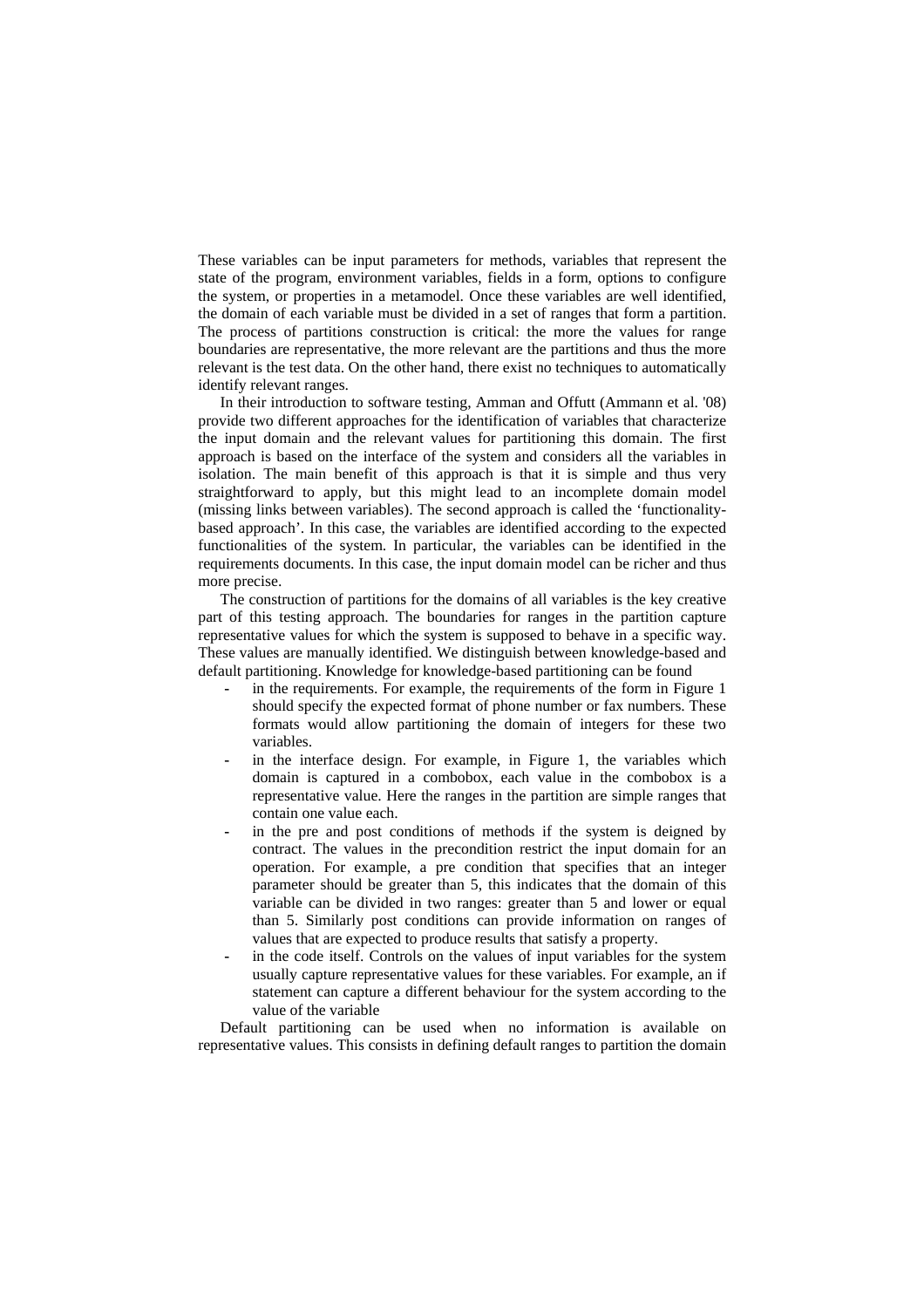for primitive data types. For example, the domain of strings can be partitioned in two ranges: the range that contains the empty string and the range that contains all the non-empty strings. This partition can then guide the selection of String values for the name and organization fields in the form of Figure 1. An empty string for these fields is expected to raise an exception since these fields are mandatory in this form.

In model-driven development, partition testing has been adapted to test executable UML models by Andrews et al. (Andrews *et al.* '03). They consider a class diagram, OCL pre and post conditions (OMG '03) for methods and activity diagrams to specify the behaviour of each method. From this model, the authors generate an executable form of the model, which can be tested. Dinh-Trong et al. (Dinh-Trong *et al.* '05) then propose to model test cases using UML2.0 sequence diagrams. From these test cases specifications and the class diagram, they generate a graph that corresponds to all possible execution paths defined in the different scenarios. The authors then use test criteria defined in (Andrews et al. '03) and automatically generate test data and an initial system configuration to cover each execution path.

In section 4 we show how we adapted category-partition for the definition of test coverage criteria on metamodels (Fleurey *et al.* '07).

#### *3.2 Combinatorial interaction testing*

We have seen how category partition is a possible technique to reduce infinite domains of variables in a finite set of ranges in which the variables should take at least one value. When all the variables have a finite domain (either using categorypartition or because the domain is an enumeration), there remains one issue for the selection of test input: the selection of a subset of all possible combinations of variables. As we have seen in the example of the web form or of adaptable systems, an important factor for the explosion of the size of the input domain is the number of combination of variables. In this section we introduce *combinatorial interaction testing* (CIT) (Cohen et al. '97; Cohen et al. '96) as a possible approach to select a subset of all combinations while still guaranteeing a certain level of coverage.

CIT is based on the observation that most of the faults are triggered by interactions between a small number of variables (Kuhn *et al.* '04). This has led to the definition of pairwise testing, or 2-way testing. This technique samples the set of all combinations in such a way that all possible pairs of variable values are included in the set of test data. Pairwise testing has been generalized to t-way testing which samples the input domain to cover all t-way combinations.

For example, let us consider a simple model for a cashier at a movie theatre. The variables and the possible values are summarized in Table 1. There are 4 types of clients, three periods with different fares, three types of guidance for movies (G for no restriction, PG13 for guidance for children below 13 and R for restriction for children below 17) and three payment methods.

There are 128 possible combinations of values with all the four variables in this simple example. Pairwise testing suggests selecting a subset of all combinations in which all the combinations of pairs of variables are present. A possible solution for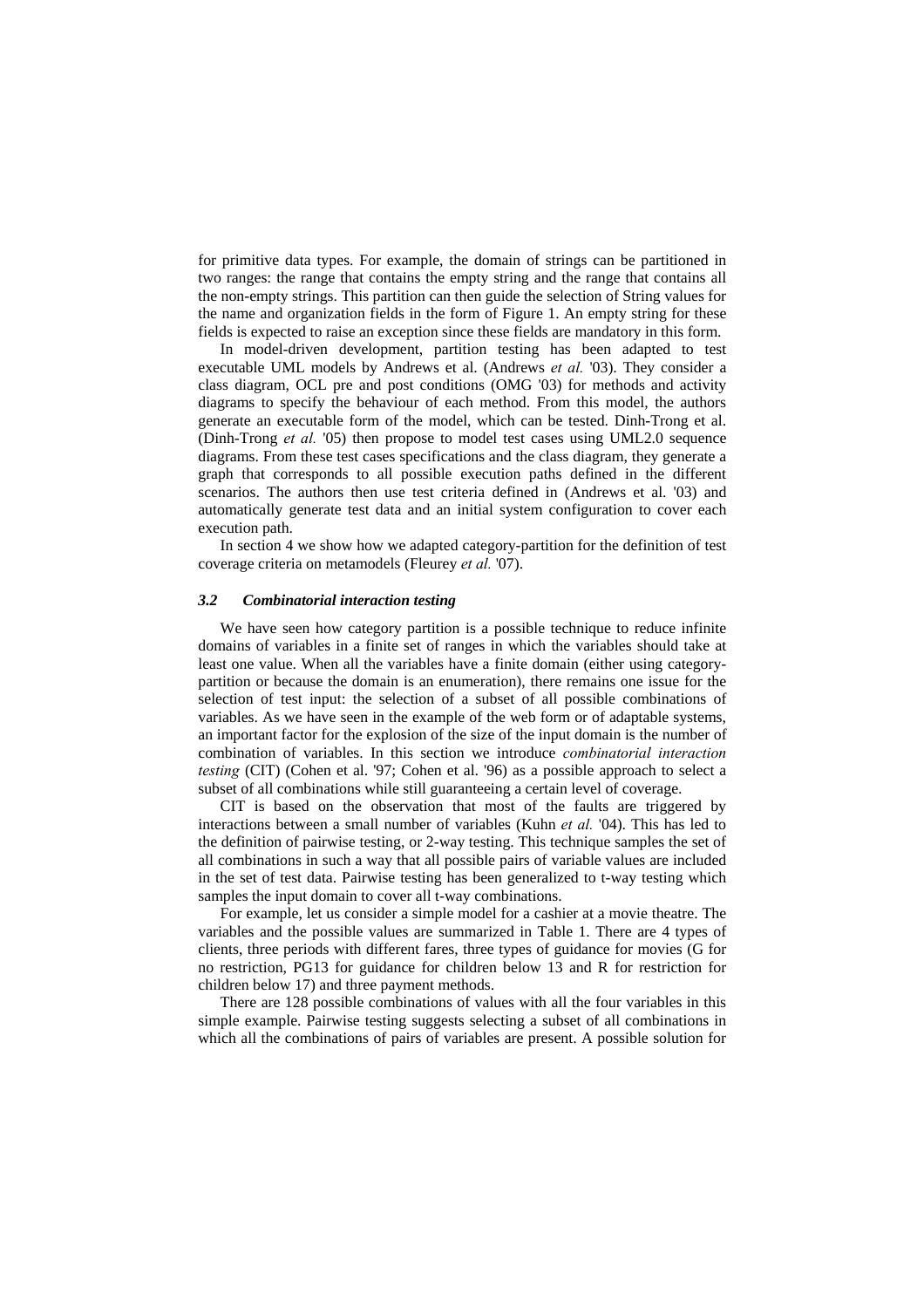pairwise testing with our movie example is displayed in Table 1. All the pairs of variables are present, but there are only 12 combinations of input data. This solution is generated by the TConfig tool provided by Alan Williams (Williams '08).

|          | <b>Client</b> | Period   | <b>Parental Guidance</b> | <b>Payment</b> |
|----------|---------------|----------|--------------------------|----------------|
|          | Child         | Week     |                          | Cash           |
| Possible | Adult         | Week-end | $PG-13$                  | Debit card     |
| values   | Senior        | Holiday  |                          | Credit card    |
|          | Student       |          |                          |                |

**Table 1.** *Input domain for movie cashier* 

| <b>Client</b> | <b>Period</b> | <b>Parental Guidance</b> | <b>Payment</b> |
|---------------|---------------|--------------------------|----------------|
| Child         | week          | (ì                       | Cash           |
| Child         | week-end      | <b>PG13</b>              | Debit card     |
| Child         | Holiday       | R                        | CreditCard     |
| Adult         | Week          | PG13                     | Credi card     |
| Adult         | Week-end      | R                        | Cash           |
| Adult         | Holiday       | G                        | Debit card     |
| Senior        | Week          | R                        | Debit card     |
| Senior        | Week-end      | G                        | Credit card    |
| Senior        | Holiday       | <b>PG13</b>              | Cash           |
| Student       | Week          | G                        | Cash           |
| Student       | Week-end      | <b>PG13</b>              | Debit card     |
| Student       | Holiday       | R                        | Credit card    |

**Table 2.** *Pairwise data for movie cashier* 

The generation of T-way CIT is based on the generation of a mathematical object called a *covering array*.

*Definition – Covering array. A covering array CA (N; t, k, v) is a*  $N \times k$  *array on v symbols with the property that every N* × *t sub-array contains all ordered subsets of size t from v symbols at least once.* 

From the definition of a covering array, the strength t of the array is the parameter that allows achieving 2-way (pairwise), 3-way or t-way combinations. The k columns on this array correspond to all the variables in the input domain. As it is defined here, all the variables in the array must have the same number v of possible values. Since variables usually do not have the same number of values (e.g., the variables in the movie cashier example have 3 or 4 values), there exist a more general structure called a *mixed level covering array*. This array also has k columns, but the variables of each column do not necessarily have the same number of values.

The problem of generating a minimal covering array for a set of variables is a complex optimization problem that has been studied in a large number of work (Cohen et al. '97; Cohen *et al.* '08; Shiba *et al.* '04; Williams *et al.* '01). There exist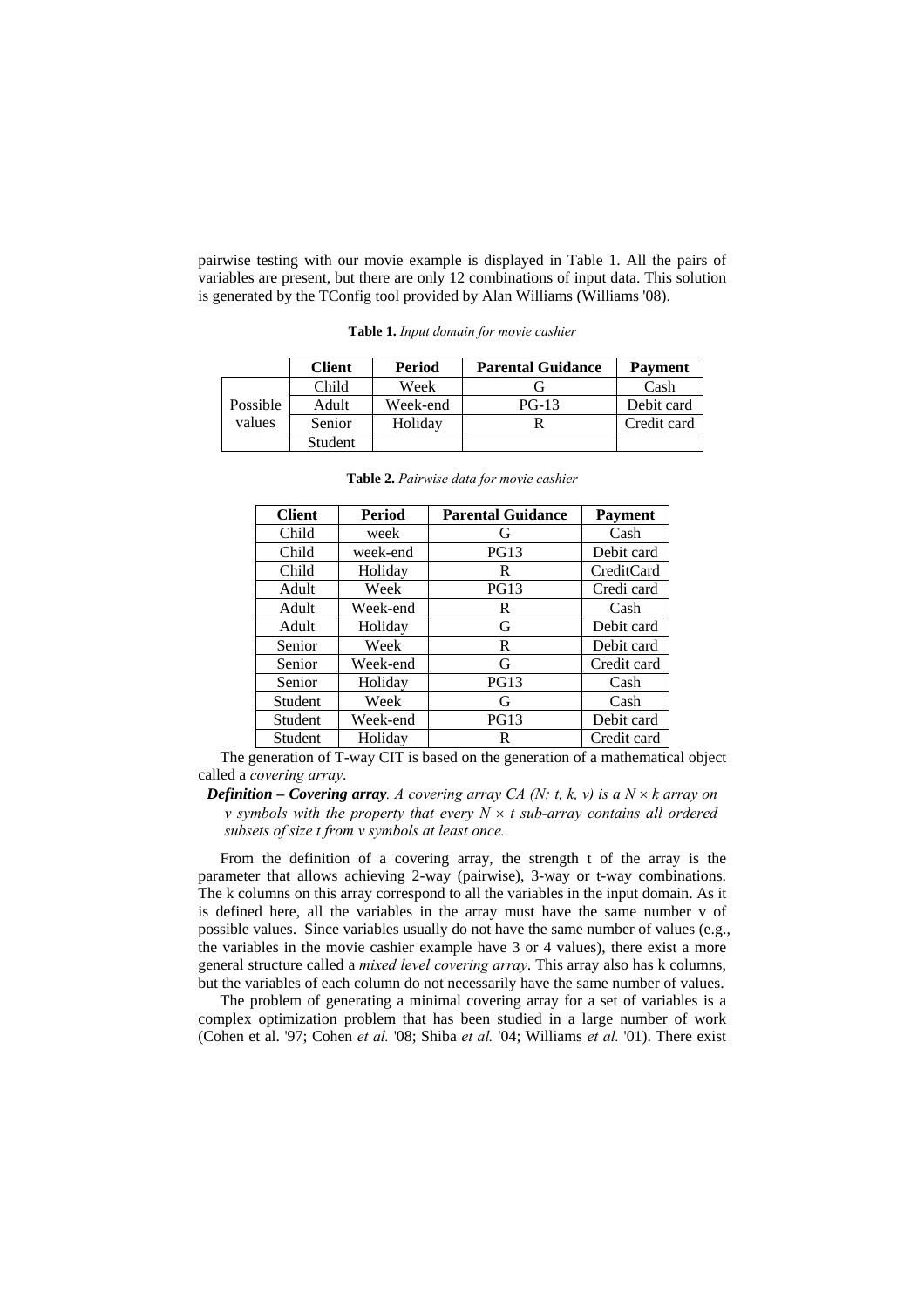several tools that implement these solution for CIT automatic generation (Czerwonka '08; Utting *et al.* '07a).

It is important to notice that there exist very few work that have tackled the automatic generation of CIT in the presence of constraints between variables. In our example, there are at least two combinations in Table 1 that should raise an exception in the system: the second combination tests the system with a child who sees a PG13 film and the third combination tests it with a child who sees an R film. In order to include properties that forbid combinations of these values, CIT generation techniques have to allow the introduction of constraints in the algorithms that generate covering array. Recent work by Cohen et al tackles this specific issue (Cohen et al. '08).

#### **4 Metamodel-based test input generation**

Models in model-driven development are productive assets for the development of software systems. This means that models are built in such a way that they can be automatically manipulated by programs. The structure and semantics of models are captured in a metamodel and the programs that manipulate models are referred to as model transformations. The metamodel is thus a model of the input domain for a model transformation.

In Fleurey et al (Fleurey et al. '07), we have proposed several coverage criteria over a metamodel in order to select and qualify a set of models for testing. These criteria are based on the notion of object and model fragments that define constraints on objects and models that must be present in a set of models adequate for testing. The models that serve as test data for a model transformation are called *test models*.

In this section we introduce how we have adapted category-partition on metamodels to limit the input domain for test models. Then we define the notions of object and model fragments used to define coverage criteria. We also discuss possible strategies to automatically generate models that satisfy these criteria.

#### *4.1 Metamodel coverage criteria*

In section 2.3 we showed that the size of the domain for a model transformation can be very large because of \* multiplicities for some properties of the metamodel. In order to restrict the size of the space that has to be explored for test models generation, we define partitions on the domain and/or multiplicity of each property in a metamodel.

*Notation – Default Partition. The default partitions for primitive data types are noted as follows:* 

**-** *Boolean partitions are noted as a set of sets of Boolean values. For example,{false}} designates a partition with two ranges: a range which contains the value true and a range which contains the value false*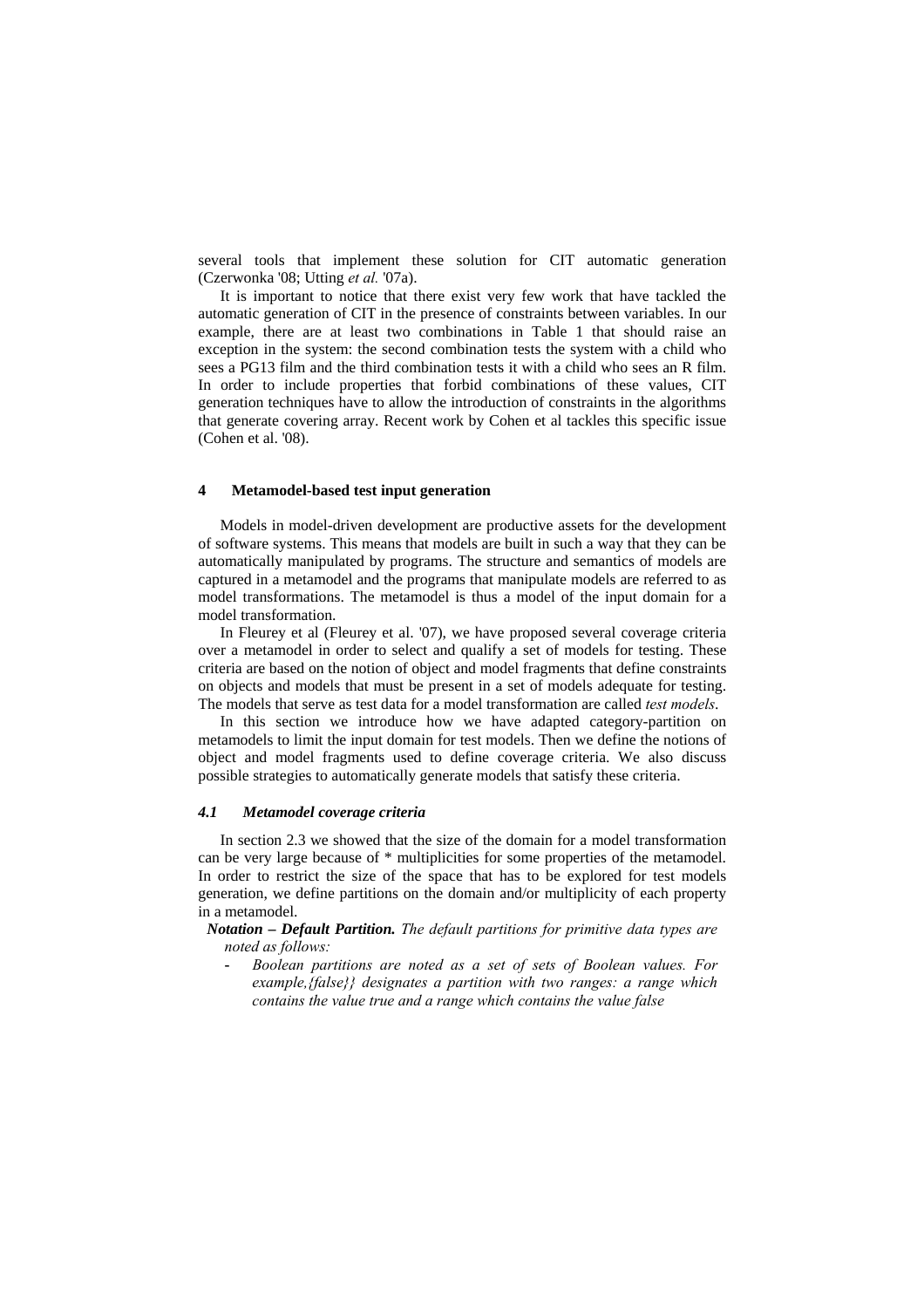- **-** *Integer partitions are noted as a set of sets of Integer values. For example,*   $\{\{0\},\{1\},\{x \mid x \geq 2\}\}\$  designates a partition with three ranges: 0, 1, *greater or equal to 2.*
- **-** *String partitions are noted as a set of sets of String values. A set of string values is specified by a regular expression. For example*  $\{f^{(n)}\}$ *,*  $\{f^{(n+1)}\}$ *designates a partition with two ranges: a range which contains the empty string and a range which contains all strings with one or more character. In the regular expression language, "." designates any character and "+" specifies that the preceding symbol can be repeated once or more.*

Figure 5 displays default partitions and ranges for the simple class diagram metamodel of Figure 3 (partitions on the multiplicity of a property are denoted with #). These default partitions, based on the types of properties, are automatically generated for any metamodel by the MMCC tool (MMCC '08). Yet, if there are other representative values in the context of the transformation under test, the tester can enrich the partitions to ensure that they are used in the test models.

| Attribute:: is_primary   | {true}, {false}                            |
|--------------------------|--------------------------------------------|
| Attribute::name          | $\{\kappa \in \mathcal{P}\}, \{\ldots +\}$ |
| Attribute::#type         | {1}                                        |
| Class:: is persistent    | {true}, {false}                            |
| Class::#parent           | $\{0\}, \{1\}$                             |
| Class::#attrs            | $\{0\}, \{1\}, \{x \mid x > 1\}$           |
| Association::name        | $\{ \kappa \in \mathbb{N} \}$ , $\{ + \}$  |
| Association::#dest       | {1}                                        |
| Association::#source     | {1}                                        |
| ClassModel::#association | $\{0\}, \{1\}, \{x \mid x > 1\}$           |
| ClassModel::#classifier  | $\{0\}, \{1\}, \{x \mid x > 1\}$           |

**Figure 5.** *Partitions for the simple CD metamodel* 

Based on this partitioning we can define a simple test adequacy criterion that specifies that each range in each partition should be covered by one test model at least. For example, the  $\{\{\cdots\}, \{\cdots, \cdots\}\}$  for the name attribute of ASSOCIATION specifies that there should be one test model that contains an ASSOCIATION with any name that is a non-empty String and another ASSOCIATION that has an empty name. Similarly, the  $\{\{0\}, \{1\}, \{x \mid x > 1\}\}\$  partition for the multiplicity of the association reference of CLASSMODEL specifies that there should be a test model that has no association, another model that exactly one association and another model that has more than 1 association.

Stronger adequacy criteria should require specific combinations of values or ranges of values. A naïve strategy would consist in requiring one test model for each combination of ranges, but even in the simple case of the class diagram language, this would mean generating 1296 test models. This represents a very large number of models considering the small number of concepts in the metamodel. We thus have defined criteria that limit the number of combinations that have to be covered while ensuring the coverage of the metamodel (Fleurey et al. '07).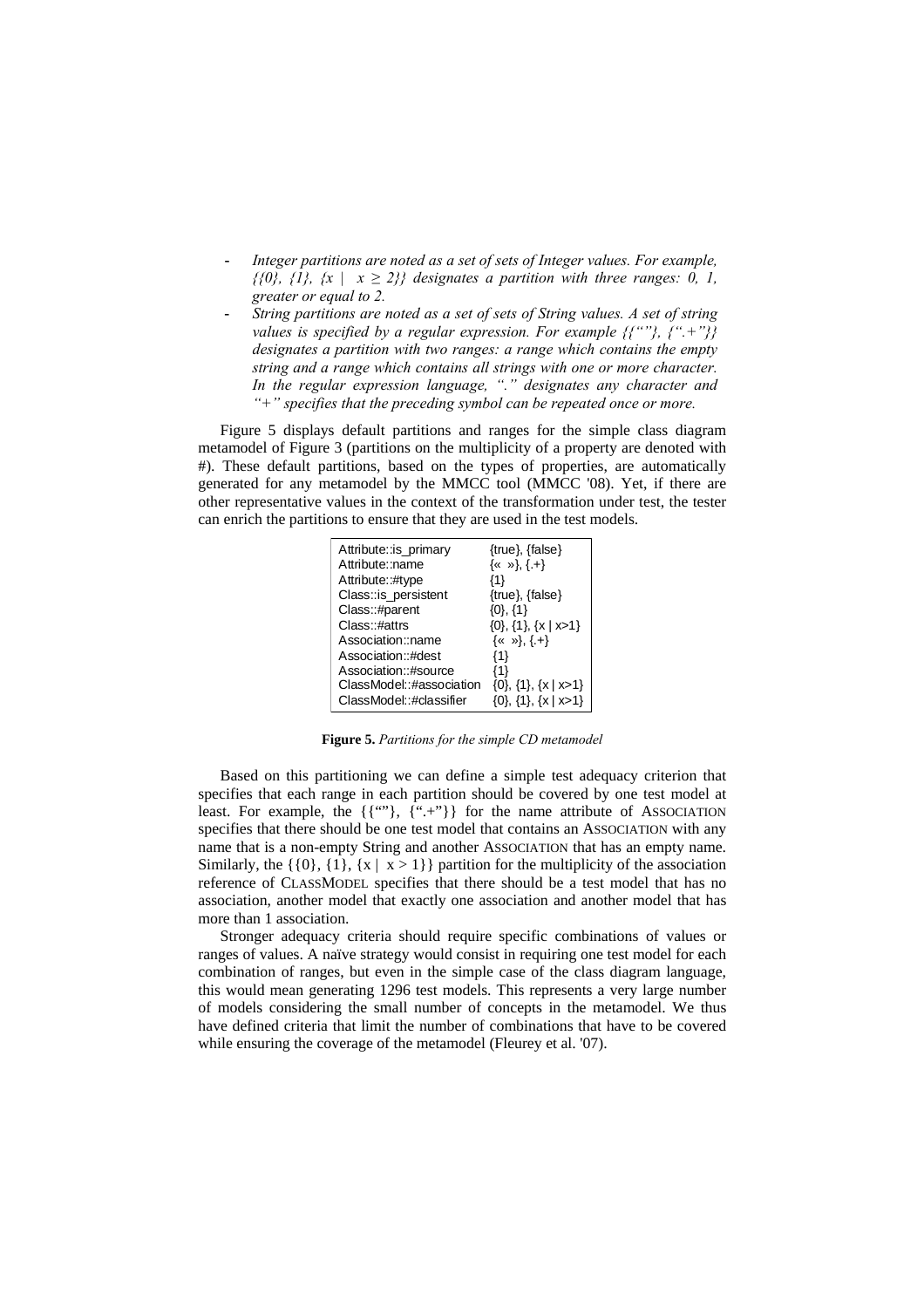#### *4.2 Model and object fragments for test adequacy criteria*

A model, instance of a metamodel, can be seen as graph of objects that are instances of the classes in the metamodel. The adequacy criteria on a set of test models are defined as constraints on the objects in a test model. We capture the notion of constraint on one object in an *object fragment*. An object fragment constrains the values of certain properties by specifying in which range the property should take its value. It is important to note that an object fragment does not necessarily define constraints for all the properties of a class, but can partially constrain the properties (like a template).

In order to define constraints on the combination of object fragments in complete models, we define the notion of *model fragment*. A model fragment is a collection of object fragments. A model fragment is a constraint that should be satisfied by one test model.



**Figure 6.** *Example of object and model fragment* 

Figure 6 displays an example of a model fragment that includes two object fragments. One object fragment [Class::is\_persistent {true} Class::#attrs  $\{x | x >1\}$ ] specifies that there should be an instance of CLASS in one test model such that the property is\_persistent takes its values in the range {true} and the property attrs has a multiplicity in the range  $\{x \mid x > 1\}$ . There is no constraint on the multiplicity of the parents property of the object. The second object fragment specifies that there should be a CLASSMODEL such that the number of classifiers is in the range {1}. There is no constraint on the multiplicity of the association reference of CLASSMODEL. The model fragment specifies that there should be one test model that contains two objects that satisfy both object fragments.

The test adequacy criteria for test models are defined as a set of model fragments that combine ranges of values for the properties according to different strategies. Each criterion specifies a set of model fragments that should be satisfied by a set of test models in order to fulfil the criterion.

*Test criterion for metamodel coverage : A test criterion specifies a set of model fragments for a particular source metamodel. These model fragments are built to guarantee class and range coverage as defined in the following rules.* 

*Rule 1- Class coverage: Each concrete class must be instantiated in at least one model fragment.*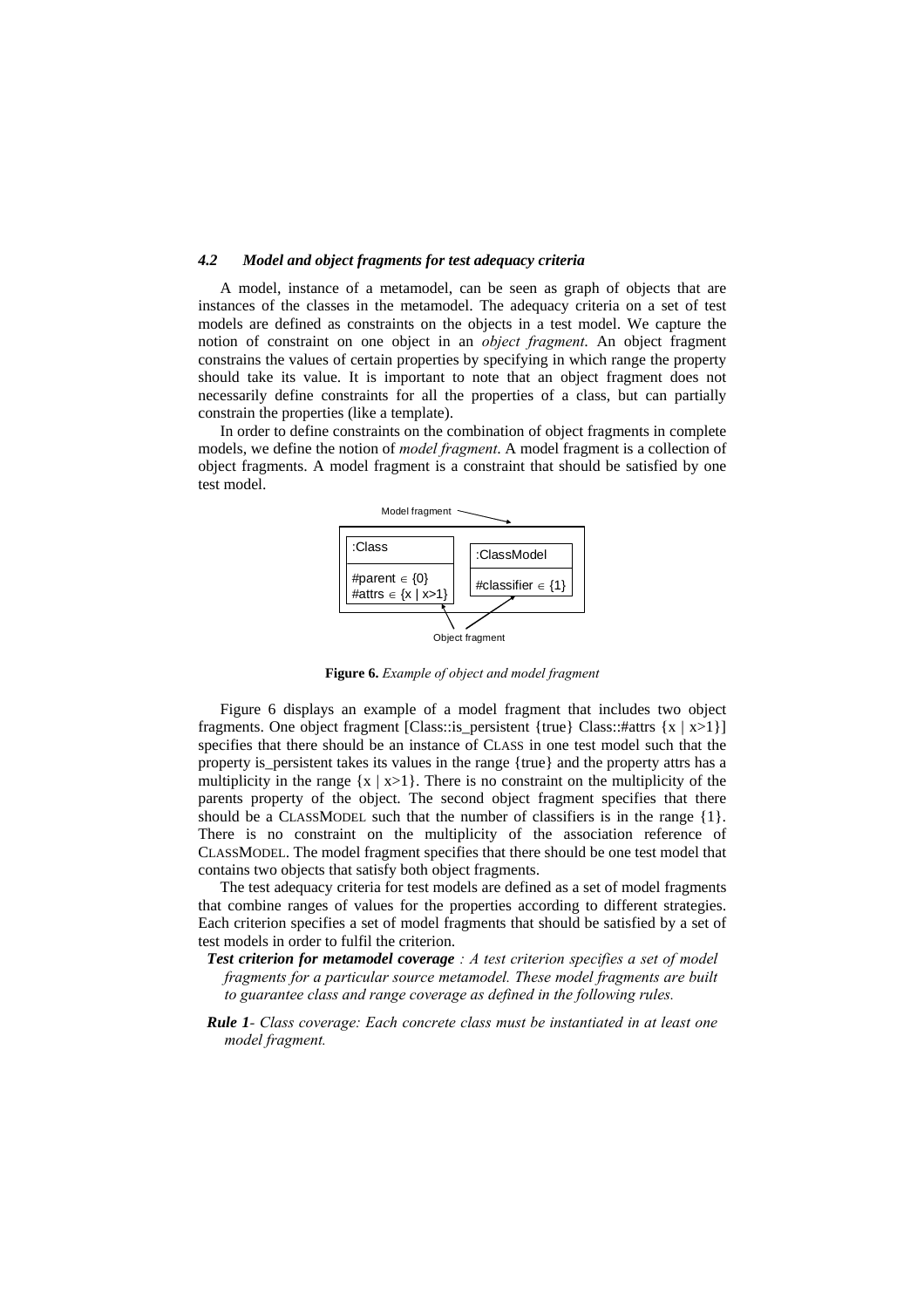#### *Rule 2 -Range coverage: Each range of each partition for all properties of the metamodel must be used in at least one model fragment.*

*Test criterion satisfaction for a set of test models: A set of test models satisfies a test criterion if, for each model fragment MF, there exists a test model M such that all object fragments defined in MF are covered by an object in M. An object O corresponds to an object fragment OF if, for each property constraint in OF, the value for the property in O is included in the range specified by OF.* 

The weakest coverage criteria we propose are called AllRanges and AllPartitions. They both ensure range coverage by combining property constraints in two different manners. *AllRanges* enforces the two rules defined above. *AllPartitions* is a little stronger, as it requires values from all ranges of a property to be used simultaneously in a single test model.

In a metamodel, properties are encapsulated into classes. Based on this structure and on the way metamodels are designed, it is natural that properties of a single class have a stronger semantic relationship with each other than with properties of other classes. To leverage this, we propose four criteria that combine ranges class by class. These criteria differ on the one hand by the number of ranges combinations they require and on the other hand by the way combinations are grouped into model fragments. The formal definition of the four criteria CombΣ, ClassΣ, CombΠ, ClassΠ is provided in (Fleurey et al. '07).

We have built a metamodel (Fleurey et al. '07) that formally captures the notions of partition for properties in a metamodel, of object and model fragment. This metamodel is the basis for the construction of the MMCC tool (MMCC '08). MMCC can generate partitions for the properties of a metamodel, compute the set of object and model fragments according to an adequacy criterion and check whether a set of models satisfies the criterion.

#### *4.3 Discussion*

A first important point that has to be noted is that the criteria defined previously are based only on the MOF description of the metamodel. However, the input domain of a transformation is usually modeled with additional constraints. For examples, the constraints of Figure 4 restrict the set of possible class diagrams. The pre condition displayed in Figure 7 further restricts the input domain of a model transformation with a pre condition on the class diagram metamodel. Since the definition of model and object fragments does not consider these constraints, some test criteria will require a model fragment in which there is only one class and that this class has only one attribute which in not primary. However this contradicts the pre condition of the transformation. Thus, the test criteria might specify uncoverable model fragments. This is a general issue with test adequacy criteria: they define some objectives that cannot be satisfied by any test case. For example, structural test criteria for programs specify infeasible paths (Adrio *et al.* '82), or mutation analysis produces equivalent mutants (Offutt *et al.* '97).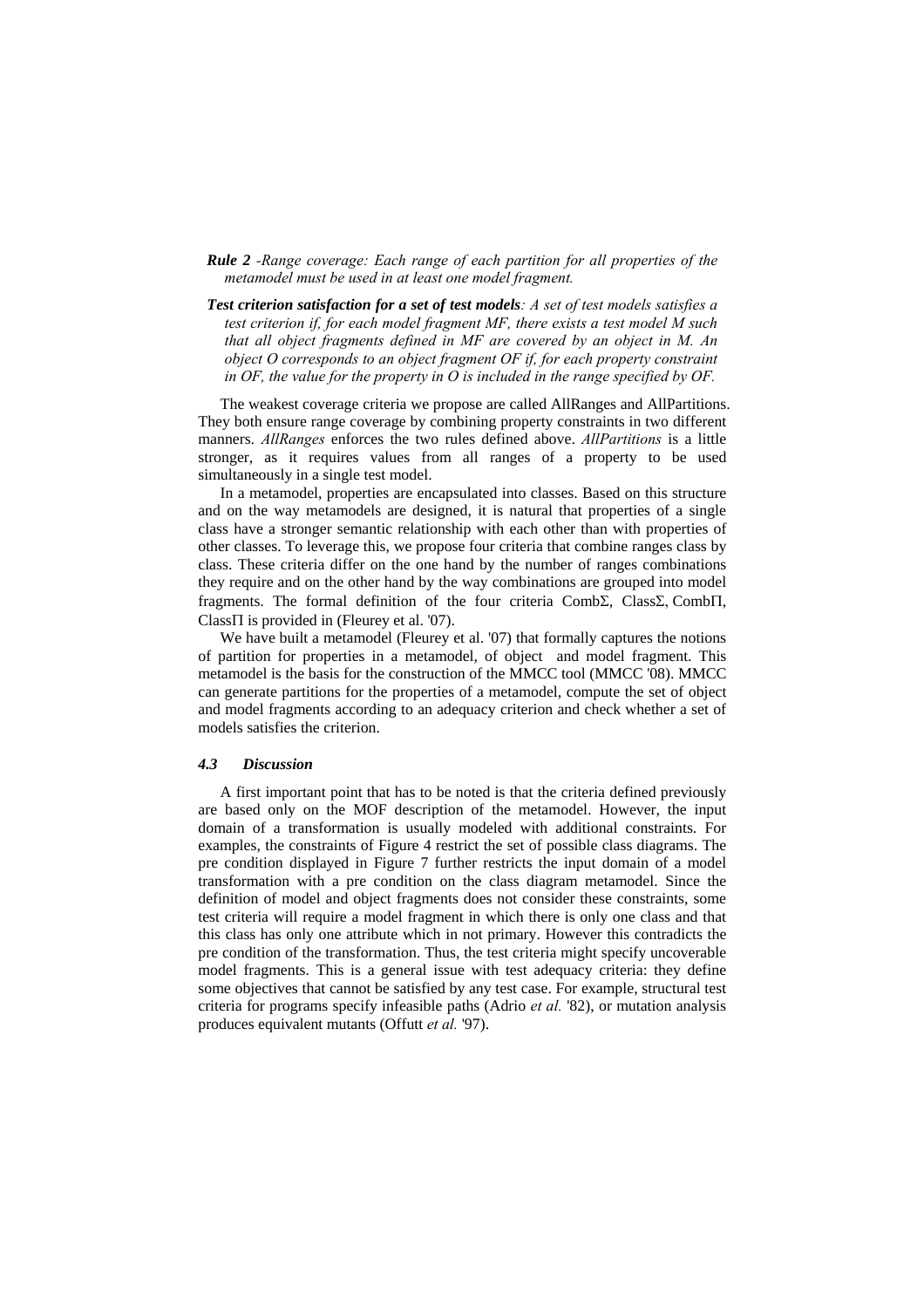**pre** atLeastOnePrimaryAttribute: input.attrs -> select(att1|att1.is\_primary)->size()>=1

**Figure 7.** *Pre condition for a transformation on class diagrams* 

Another point worth mentioning is the similarities between the coverage criteria on a metamodel and some criteria that have been studied to generate test data for grammarware programs. Amman et Offutt (Ammann et al. '08) propose simple criteria to ensure 'terminal symbol coverage' and 'production coverage' which are very close to the simplest criteria for metamodel coverage: instantiated each metaclass and each association between these classes. Once these minimal criteria are satisfied by data that cover a grammar, more complex criteria consist in combining complex terms to form larger data that test the interactions between rules. In that case, there is the same combinatorial issue than for metamodels. Lämmel et al (Lämmel *et al.* '06) directly address this issue and propose 'control mechanisms' to limit the explosion. Hennessy et al (Hennessy et al. '05) study different strategies to limit this explosion and compare them in terms of code coverage and fault detection. In Baudry et al (Baudry *et al.* '05) we proposed a technique driven by mutation analysis in order to limit the generation of test data to data that can kill mutants.

#### *4.4 Automatic synthesis of test models*

We can expect several benefits from automatic generation of test models. This can save time and effort during the development of a model transformation. This can help when the transformation evolves or the source metamodel changes to take new concepts into account. It can also assist the manual construction of test models with a tool that automatically completes a model to make conform to the metamodel.

- There are two major challenges for the automatic generation of test models
- 1 Heterogeneous constraints. The constraints that define the input domain and coverage criteria are defined by different actors using different languages. The metamodel is defined by language designers, the restrictions on a metamodel for a specific transformation are defined by transformation developers, test criteria and test objectives are defined by testers. These different models and constraints are expressed with various formalisms: EMOF and OCL for the metamodel, OCL or patterns for the restriction on the input domain, model fragments for test criteria.
- 2 Automatic constraint solving. Adequate test models are defined by a large set of constraints that have to be considered as a whole in order to generate a correct model.

In Sen et al.(Sen *et al.* '08; Sen *et al.* '07) we proposed to transform all the different constraints to a common formalism compatible with automatic constraints solving techniques. First we proposed a methodology using *constraint logic programming*. We present a transformation from a metamodel, constraints,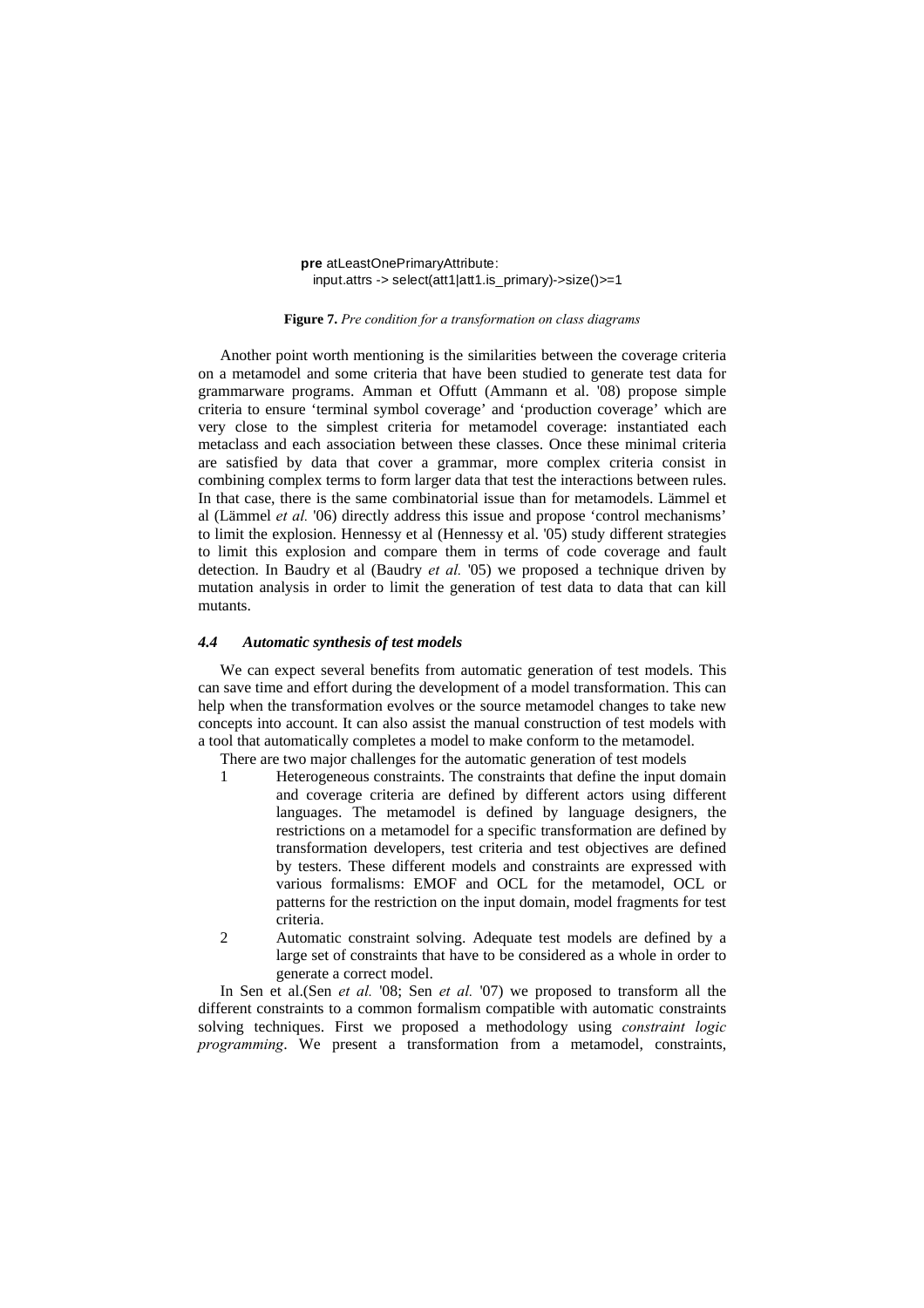fragments and a partial model to a constraint logic program (CLP). We solve/query the CLP to obtain value assignments for undefined properties in the partial model. In a second approach (Sen et al. '08) we proposed to combine all constraints in an Alloy model. Alloy is a lightweight formal modelling language that allows automatic analysis. In particular it is connected to several SAT solvers that can automatically solve a set of constraints and generate instances in the search space.

Other approaches tackle the automatic generation of models to test a model transformation. Two constructive approaches propose to generate models first and check the constraints afterwards. Brottier et al. (Brottier *et al.* '06) consider only the class diagram definition of the source metamodel to generate objects and assemble them according to adequacy criteria based on model fragments in order to build complete models. Ehrig et al. (Ehrig *et al.* '06) analyze the metamodel to generate rules that create instances of all non-abstract classes and links between the instances. The major limitation of these approaches is that they do not consider all the additional constraints on the input domain in the generation process. As a consequence, a large number of generated models do not satisfy the complete set of constraints and thus the transformation cannot process them for testing.

#### **5 Conclusion**

Automatic model transformations are essential assets in the model-driven development of embedded systems. In this lecture we have focused on testing as a possible approach to assess their quality. In particular we have presented the issues related to the selection of test models in the large space of input models for a transformation.

We have first discussed general issues related to testing systems characterized by large domains. We have introduced category-partition and combinatorial interaction testing (CIT) as two existing techniques to limit the combinatorial explosion test data in the presence of a very large input domain. Then, we have focused on the notion of model and object fragments to define test criteria on a metamodel that models the input domain of a model transformation. These criteria aim at selecting test models in the possibly infinite set of input models for a transformation. We also briefly discussed the challenges for automatic generation of models according to these criteria and possible solution.

There remain many challenges for an efficient selection of test data in large domains. Concerning CIT we mentioned that it is important to integrate constraints between variables in the generation of testing configurations in order to obtain licit and meaningful combinations. Similarly, the automatic generation of test models must integrate all the constraints on the input domain in order to generate models that can be processed by the transformation. A related issue is the definition of a precise model for the input domain: it is important that all constraints are captured when building this model to allow automatic analysis and effective test generation. Automatic generation of test models also faces usual issues for automatic test generation: interpretation of the test data, management of these data (priorities,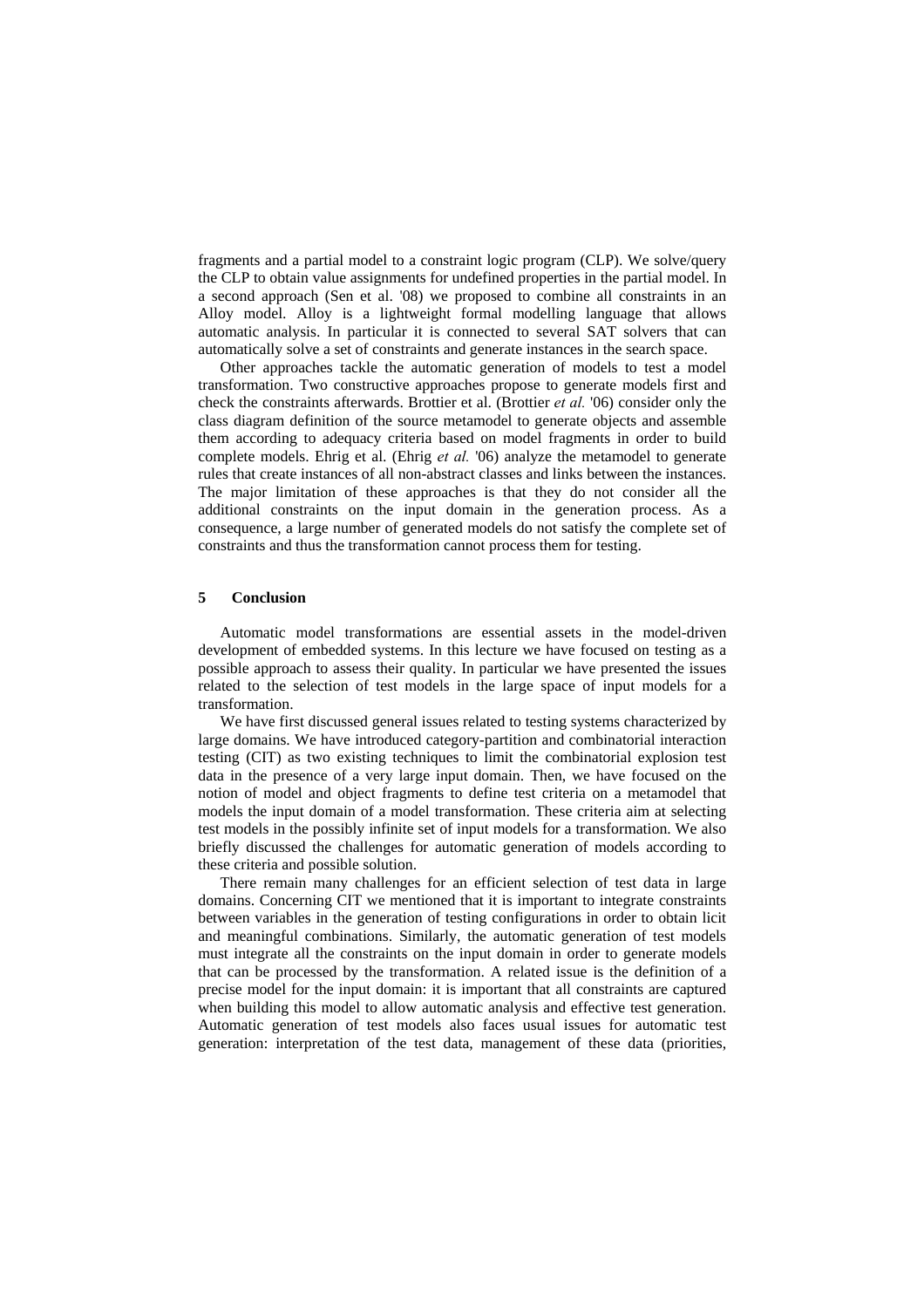regression testing selection, etc.). More generally, there remain important issues for model transformation testing (Baudry et al. '09). The work presented here on selection criteria is a necessary step towards a global solution.

**Acknowledgements.** This work has been partially supported by the European project DiVA (EU FP7 STREP). I am also extremely grateful to Franck Fleurey, Jean-Marie Mottu and Sagar Sen whose PhD work has largely contributed to the understanding of model transformation testing as presented here and to Yves Le Traon for the numerous fruitful discussions on software testing.

#### **6 References**

- (Adrio et al. '82) Adrio, W. R., M. A. Branstad and J. C. Cherniavsky. "Validation, Verification, and Testing of Computer Software", ACM Computing Surveys. 14 (2), 1982: 159 - 192.
- (Ammann et al. '08) Ammann, P. and J. Offutt, Introduction to Software Testing, Cambridge University Press, 2008
- (Anastasakis et al. '07) Anastasakis, K., B. Bordbar and J. M. Küster, "Analysis of Model Transformations via Alloy". In Proceedings of MoDeVVa'07 in conjunction with MODELS'07. October 2007. Nashville, TN, USA. pp
- (Andrews et al. '03) Andrews, A., R. France, S. Ghosh and G. Craig. "Test adequacy criteria for UML design models", Software Testing, Verification and Reliability. 13 (2), 2003: 95 -127.
- (Baudry et al. '05) Baudry, B., F. Fleurey, J.-M. Jézéquel and Y. Le Traon. "From Genetic to Bacteriological Algorithms for Mutation-Based Testing", Software Testing, Verification and Reliability. 15 (1), 2005: 73-96.
- (Baudry et al. '09) Baudry, B., S. Ghosh, F. Fleurey, R. France, Y. Le Traon and J.-M. Mottu. "Barriers to Systematic Model Transformation Testing", Communications of the ACM. Accepted for publication, 2009.
- (Brottier et al. '06) Brottier, E., F. Fleurey, J. Steel, B. Baudry and Y. Le Traon, "Metamodelbased Test Generation for Model Transformations: an Algorithm and a Tool". In Proceedings of ISSRE'06 (Int. Symposium on Software Reliability Engineering). 2006. Raleigh, NC, USA. pp 85 - 94
- (Cohen et al. '97) Cohen, D. M., S. R. Dalal, M. L. Fredman and G. C. Patton. "The AETG System: An Approach to Testing Based on Combinatorial Design", IEEE Transactions on Software Engineering. 23 (7), 1997: 437 - 444.
- (Cohen et al. '96) Cohen, D. M., S. R. Dalal, J. Parelius and G. C. Patton. "The combinatorial design approach to automatic test generation", IEEE Software. 13 (5), 1996: 83 - 88.
- (Cohen et al. '08) Cohen, M. B., M. B. Dwyer and J. Shi. "Constructing Interaction Test Suites for Highly-Configurable Systems in the Presence of Constraints: A Greedy Approach", IEEE Transactions on Software Engineering. 34 (5), 2008: 633-650.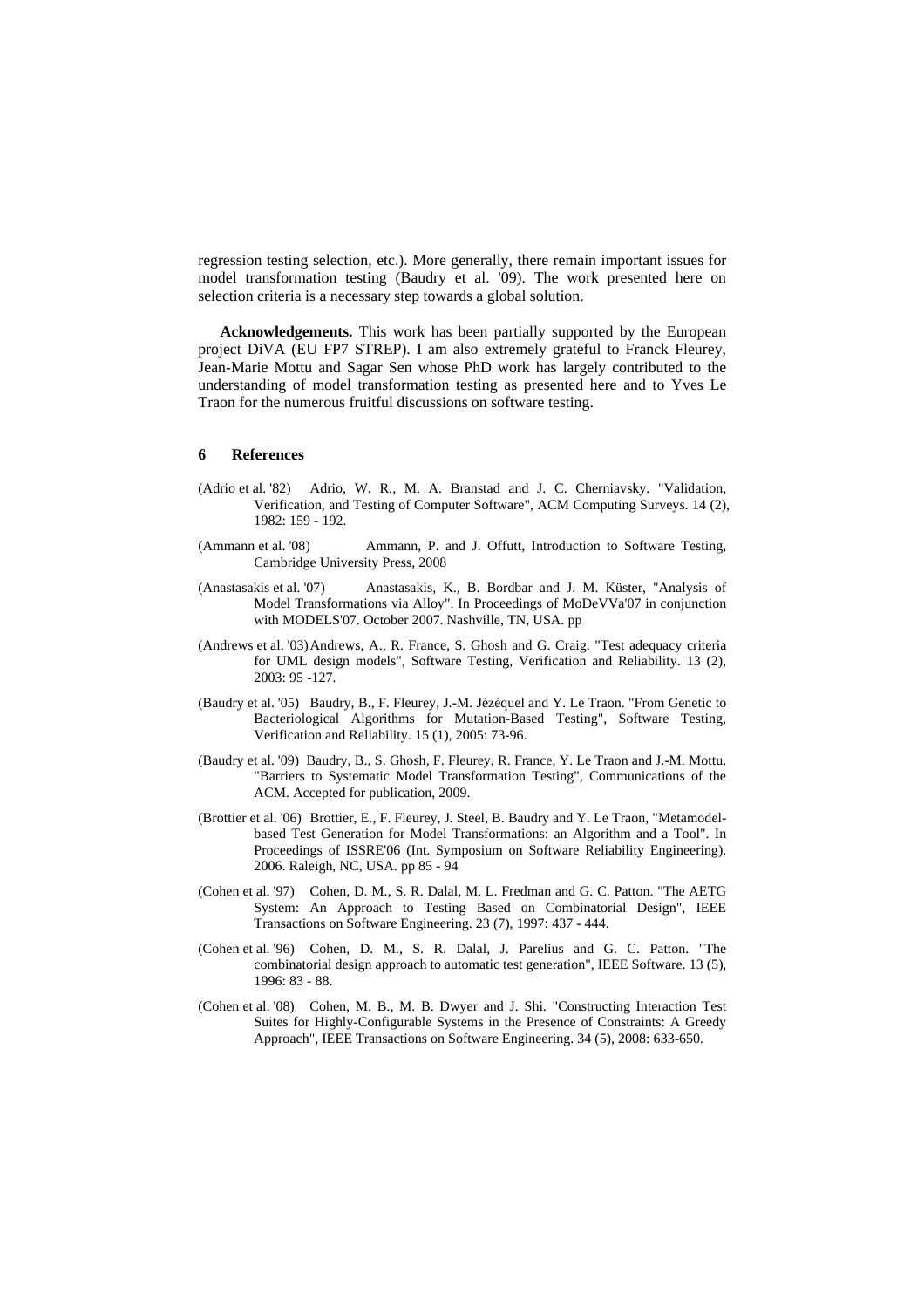- (Cohen et al. '06) Cohen, M. B., S. Joshua and G. Rothermel, "Testing across configurations: implications for combinatorial testing". In Proceedings of Workshop on Advances in Model-based Software Testing (A-MOST). November 2006. Raleigh, North Carolina, USA. pp 1-9
- (Czerwonka '08) Czerwonka, J. (2008). "Pairwise testing tools." Retrieved December, 2008, from http://www.pairwise.org/tools.asp.
- (Dinh-Trong et al. '05) Dinh-Trong, T., N. Kawane, S. Ghosh, R. France and A. Andrews, "A Tool-Supported Approach to Testing UML Design Models". In Proceedings of ICECCS'05. June 2005. Shanghai, China. pp 519 - 528
- (DiVA '08) DiVA. (2008). "DiVA EU FP7 STREP." Retrieved December, 2008, from http://www.ict-diva.eu/.
- (Ehrig et al. '06) Ehrig, K., J. M. Küster, G. Taentzer and J. Winkelmann, "Generating Instance Models from Meta Models". In Proceedings of FMOODS'06. June 2006. Bologna, Italy. pp 156 - 170
- (Fleurey et al. '07) Fleurey, F., B. Baudry, P.-A. Muller and Y. Le Traon. "Towards Dependable Model Transformations: Qualifying Input Test Data", Software and Systems Modeling. 2007.
- (Gérard et al. '00) Gérard, S., N. S. Voros , C. Koulamas and F. Terrier, "Efficient System Modeling for Complex Real-Time Industrial Networks using the ACCORD/UML Methodology". In Proceedings of DIPES'00. 2000. Paderborn, Germany. pp 11 - 22
- (Gokhale et al. '08) Gokhale, A., K. Balasubramanian, J. Balasubramanian, A. Krishna, G. T. Edwards, G. Deng, E. Turkay, J. Parsons and D. C. Schmidt. "Model Driven Middleware: A New Paradigm for Deploying and Provisioning Distributed Realtime and Embedded Applications", Elsevier Journal of Science of Computer Programming: Special Issue on Foundations and Applications of Model Driven Architecture. 73 (1), 2008: 39 - 58.
- (Hennessy et al. '05) Hennessy, M. and J. P. Power, "An analysis of rule coverage as a criterion in generating minimal test suites for grammar-based software". In Proceedings of ASE'05. November 2005. Long Beach, CA, USA. pp 104 - 113
- (Jackson '06) Jackson, D., Software Abstractions: Logic, Language, and Analysis, MIT Press, 2006
- (Klint et al. '05) Klint, P., R. Lämmel and C. Verhoef. "Toward an engineering discipline for grammarware", ACM Transactions on Software Engineering and Methodology. 14 (3), 2005: 331 - 380.
- (Kuhn et al. '04) Kuhn, D. R. and D. D. Wallace. "Software Fault Interactions and Implications for Software Testing", IEEE Transactions on Software Engineering. 30 (6), 2004: 418 - 421.
- (Küster '06) Küster, J. M. "Definition and Validation of Model Transformations", Software and Systems Modeling. 5 (3), 2006: 233 - 259.
- (Lämmel et al. '06) Lämmel, R. and W. Schulte, "Controllable combinatorial coverage in grammar-based testing". In Proceedings of TestCom 2006. May 2006. New York City, USA. pp 19 - 38